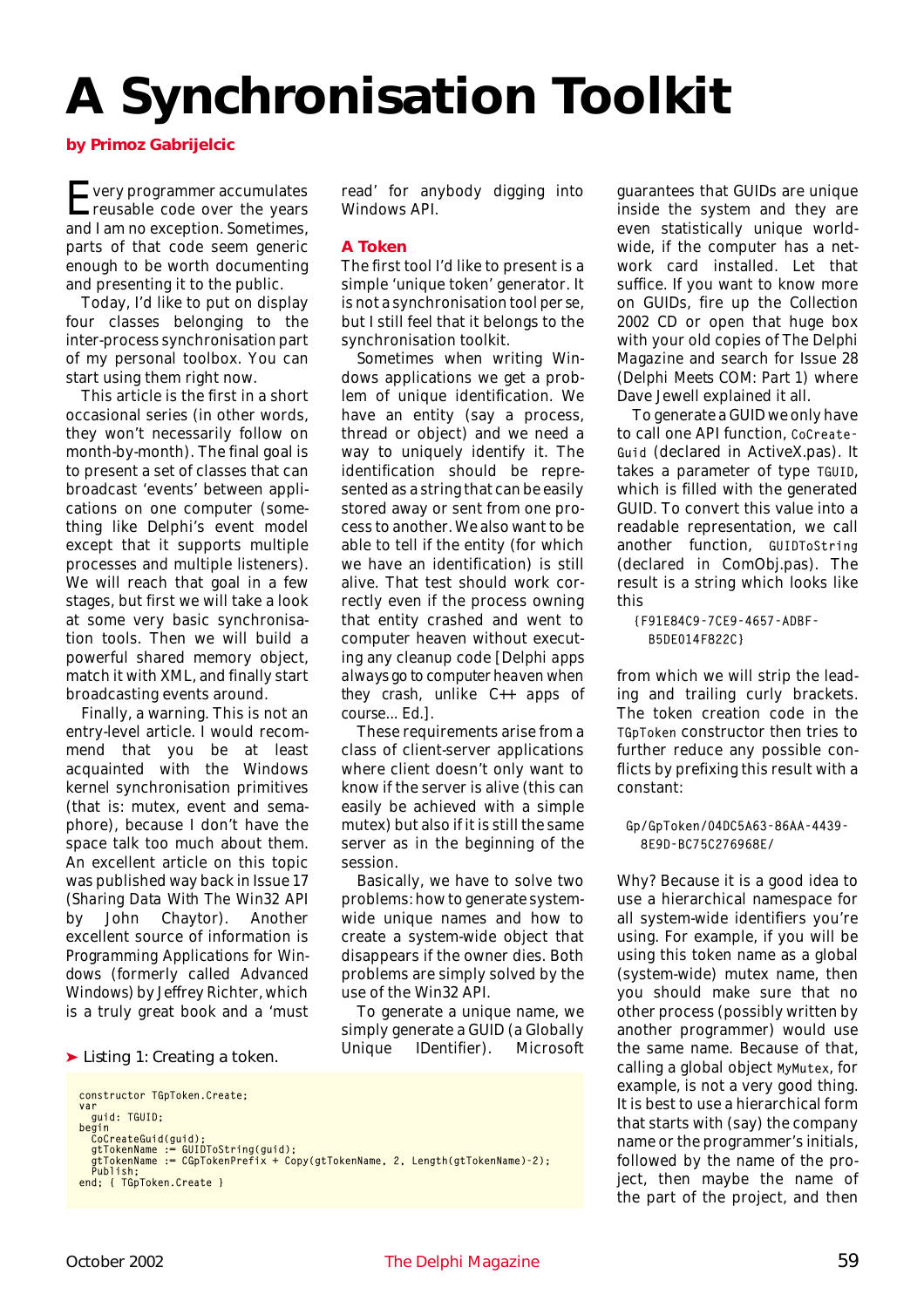```
procedure TGpToken.Publish;
begin
if IsPublished then
   raise EGpSync.CreateFmt(sAlreadyPublished, [Token]);
gtToken := CreateMutex(nil, false, PChar(Token));
if gtToken = 0 then
      RaiseLastWin32Error
   else if GetLastError = ERROR_ALREADY_EXISTS then
raise EGpSync.CreateFmt(sTokenAlreadyExists, [Token]);
end; { TGpToken.Publish }
```
➤ *Listing 2: Publishing a token.*

```
procedure TGpToken.Revoke;
begin
if not IsPublished then
   raise EGpSync.CreateFmt(sNotPublished, [Token]);
if not CloseHandle(gtToken) then
      RaiseLastWin32Error
  else
     gtToken := 0;end; { TGpToken.Revoke }
```
➤ *Listing 3: Revoking a token.*

a GUID, generated just for that purpose.

Having said all that,actually I must admit that there is not much need to use the prefix when generating a token name. Remember that a GUID is used for the token name and that is pretty unique by itself. Still, I think you will agree that it doesn't hurt to get into good programming habits.

To recap, the code that creates a unique name and publishes it (I'll explain the 'publishing' part in a second) is shown in Listing 1.

Now that we have a unique name, we must make the name known to all the other processes sharing the same computer that this name is in use. The easiest way to achieve this is to create a mutex with that name. This is done in the Publish method, shown in Listing 2. There is really only one important line in the Publish method:

```
gtToken := CreateMutex(nil,
  false, PChar(Token))
```
All the rest is error handling. We want to make sure that the token is not already published, that the mutex was successfully created, and that no other mutex with the same name exists. Similarly, the method Revoke (Listing 3) un-publishes the token by closing the mutex handle. The job is done by the CloseHandle(gtToken) call, wrapped in some error handling.

I separated publishing and revoking the token into public subroutines because somebody might want to temporarily make some service (identified by the token) invisible. To achieve that, the programmer would only have to Revoke the token and Publish it back when the service was available again. This neatly corresponds to the Windows service model: create the TGpToken when the service is started, Revoke it when it is paused, Publish it when it is continued and destroy the token when the service is stopped.

To check if the token is published we will simply create the mutex (just like in the Publish method) and check the returned handle and error code. If the error code is 0, this means the mutex was successfully created, implying that no token with that name is published at the moment. If the error code is ERROR\_ALREADY\_ EXISTS, a mutex with that name already exists. As you have surely already guessed, that means that the token is published. At the end we must close the mutex used for testing.

Testing could be implemented as a global function. I have decided, however, not to pollute the global namespace and therefore have moved this function into the TGpToken class. Of course, I'm not expecting fellow programmers to create an instance of this class every time they want to check if some token is published, so I made the checker a class function (see Listing 4). The minor disadvantage of this approach is that a programmer must always use the long form, TGpToken.IsTokenPublished, to call it.

The last part of the TGpToken class is just a small helper function (again created as a class function: see Listing 5) that creates a TGpToken object, returns its token and destroys it. It is useful if you only need the string representation of the token and not the publishing/revoking mechanism.

So how does this approach fare when the program auto-destructs without a warning (possibly

#### ➤ *Listing 4: Checking if a token is published.*

```
class function TGpToken.IsTokenPublished(token: string): boolean;
var
  testToken: THandle{CreateMutex};
begin
  testToken := CreateMutex(nil, false, PChar(token));
  if testToken = 0 then
    raise EGpSync.CreateFmt(sInvalidToken, [token])
  else begin
    try
Result := (GetLastError = ERROR_ALREADY_EXISTS);
    finally<br>if not
         not CloseHandle(testToken) then
        RaiseLastWin32Error;
    end;
end;
end; { TGpToken.IsTokenPublished }
```
➤ *Listing 5: Quick token generation.*

```
class function TGpToken.GenerateToken: string;
begin
  with TGpToken.Create do begin
Result := Token;<br>Free;<br>end; //with<br>end; { TGpToken.GenerateToken }
```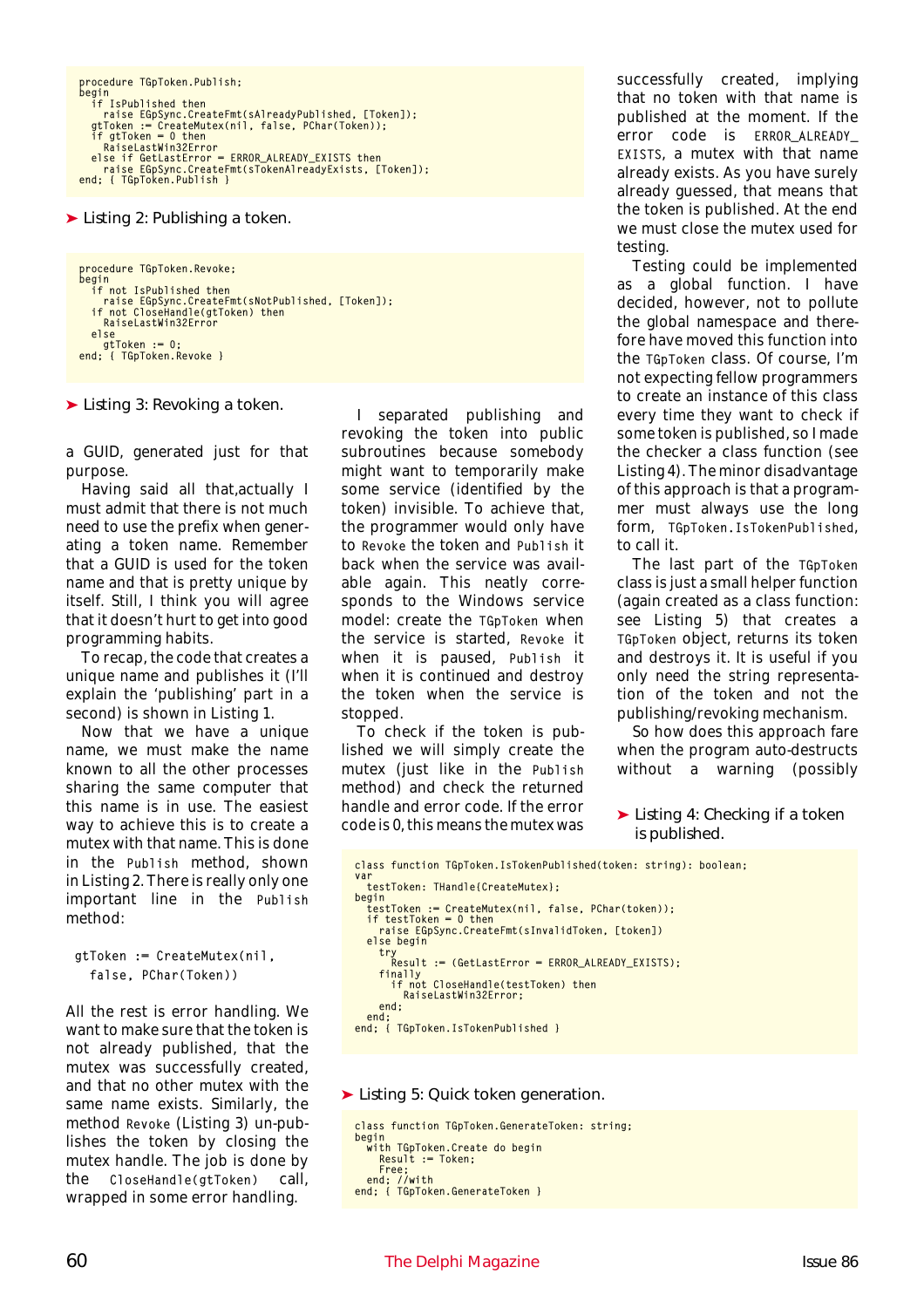because of an internal error, or because somebody kills it with a TerminateProcess)? It fares very well, thanks. Windows guarantees that any mutex owned by the process will be released and closed when that process terminates, even if it is killed with TerminateProcess. If the process dies, the mutex is closed, the token is no longer published, and everything behaves as expected.

For those of you that believe in using components at every step, I have created a component wrapper named TGpTokenComp (in the unit GpSyncComp). It publishes the properties Token (for read-only access to the token name) and IsPublished (a read-write property: toggling it causes the token to be published or revoked). Other TGpToken methods are available through the public methods.

In the GpSync unit (that is the one containing all synchronisation tools from this article) you will also find a TGpSWMRList class, which is a descendant of TObjectList with additional type checking. Nothing fancy, just a small helper that can make your code cleaner.

#### **A Group**

Enough of tokens, let's move on. The next item in my toolkit is a group. This is an encapsulation of a pool of entities (again, it can be a process, a thread, an object, or practically anything). An entity may join the group and leave it. Many entities (an unlimited number) can be members at the same time. The group may also be empty. We cannot tell how many members of the group there are, we can only tell whether the group is empty or not.

I have described a similar primitive, a file-based group, in my article on file system-based synchronization primitives (*Let's Cooperate*, in Issue 68). To keep things simple, and programming more portable, the group from this article implements the same interface as the file-based group.

The basic interface is simple: an entity can Join a group and Leave it. On Join, it will receive a flag indicating whether it was the first one

```
procedure TGpGroup.Join(var isFirstMember: boolean);
begin
if not IsMember then begin
WaitForSingleObject(grSyncMutex, INFINITE);
try
        grMemberMutex := CreateMutex(nil, false, PChar(MemberMutexName));<br>if grMemberMutex = 0 then<br>|RaiseLastWin32Error
        else begin
          isFirstMember := (GetLastError = 0);
     end;
finally ReleaseMutex(grSyncMutex); end;
   end;
Inc(grTimesMember);
end; { TGpGroup.Join }
```
➤ *Listing 6: Joining a group.*

```
procedure TGpGroup.Leave(var wasLastMember: boolean);
begin
if not IsMember then
raise EGpSync.CreateFmt(sNotJoined, [Name]);
Dec(grTimesMember);
if grTimesMember = 0 then begin
WaitForSingleObject(grSyncMutex, INFINITE);
try
     try<br>CloseHandle(grMemberMutex);
         grMemberMutex := CreateMutex(nil, false, PChar(MemberMutexName));<br>if grMemberMutex = 0 then<br>|RaiseLastWin32Error
         else begin
            wasLastMember := (GetLastError = 0):
            CloseHandle(grMemberMutex);
            grMemberMutex := 0;
      end;
finally ReleaseMutex(grSyncMutex); end;
  end;
end: { TGpGroup.Leave }
```
to enter. On Leave, a flag will be set if the entity was last to leave the group.

There are two versions of Join and Leave, one with a simplified parameter list. This simpler version can be used when you don't need the 'is first/was last' status. There is also IsEmpty, which checks whether the group is empty but does not enter it. And there is a fairly trivial IsMember, which tells us if we have already joined the group.

As it is a system-wide object used for inter-process communication, every group must be named. To make the name as unique as possible (to prevent clashes with programs written by fellow programmers), you should make sure that the name is not easy to guess: possibly by using some hierarchical form as I have already described.

The group is implemented using two mutexes. One is used to represent the group (we'll call it the 'membership' mutex), the second prevents internal operations from being executed at the same time (the 'synchronisation' mutex). The names of both the mutexes are

#### ➤ *Listing 7: Leaving a group.*

derived from the the name of the group. The first has the string \$MTX\$Member attached to the group name and the second is formed by adding \$MTX\$Sync to the group name.

In other words, if the group is named Gp/Groups/MyGroup, then the membership mutex is named Gp/Groups/MyGroup\$MTX\$Member and the synchronisation mutex is Gp/Groups/MyGroup\$MTX\$Sync.

A group functions in a similar way to the token: its presence is indicated by the state of the associated membership mutex. If the mutex exists, at least one process is in the group. When all the processes leave the group (that is, close the mutex), the mutex disappears. Although the general idea is simple, the implementation is slightly complicated by the fact that we want to be notified when the first process enters the group and the last process leaves it.

To join the group, the process calls the Join method (Listing 6). It first checks if the process has already joined the group (to handle nested Join/Leave calls)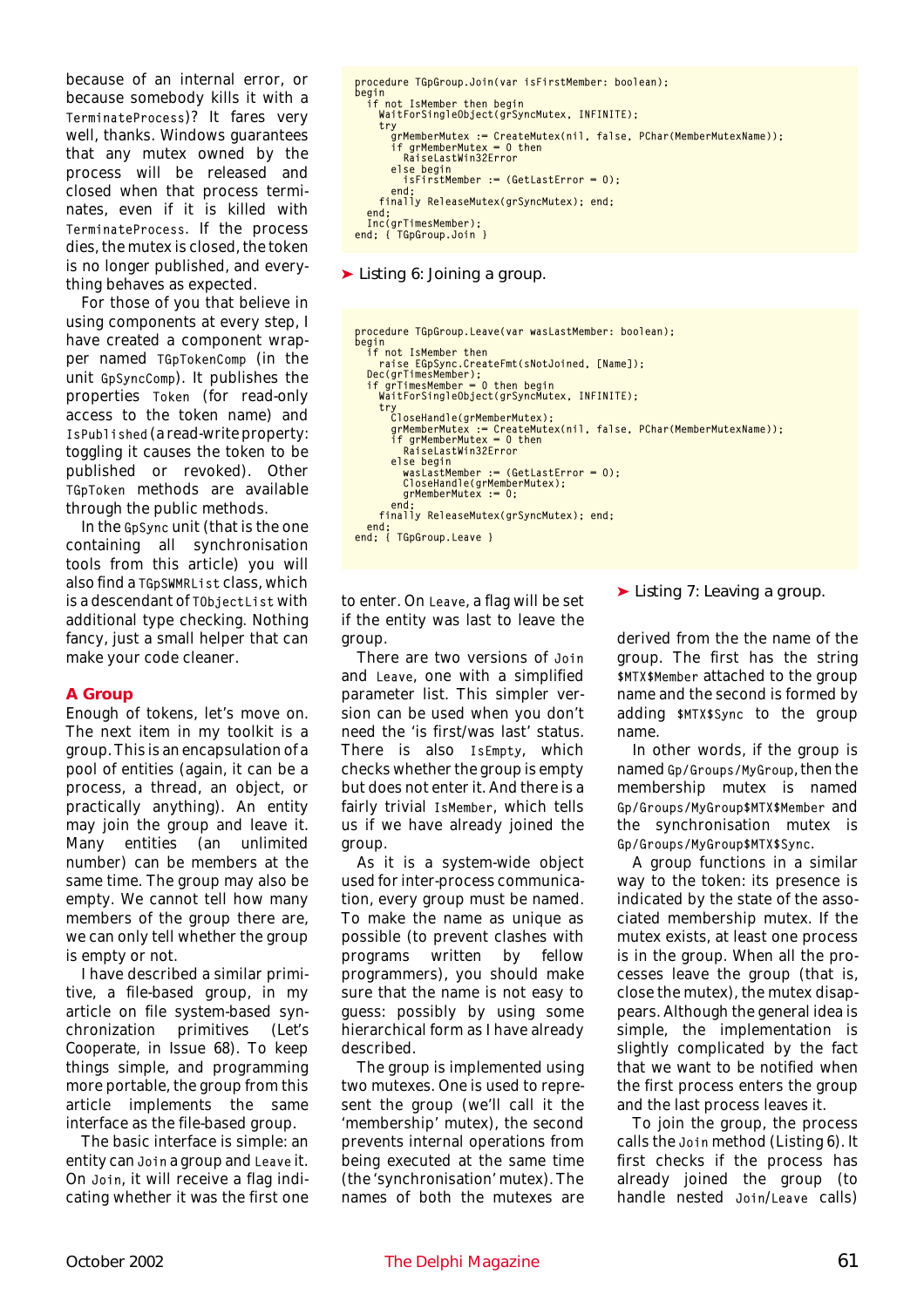and then enters the critical section, governed by the synchronisation mutex (the reasons for that will become clear later, when we examine the Leave method). Then it creates the membership mutex and checks whether this was the first instance of the mutex (giving error code 0) or not (giving error code ERROR\_ALREADY\_EXISTS). At the end, the synchronisation mutex is released.

Leaving the group (see Listing 7) is more complicated. If it were not for the fact that we want to know the status of the 'was last' status, a simple CloseHandle(membershipmutex) call would suffice. To get the status of the group, we must then recreate the mutex, check the error status (as in the Join method) and close the mutex.

Just as in Join, Leave is also wrapped into a critical section. Without that precaution, another process could Join in the middle of the CloseHandle.. CreateMutex.. CloseHandle sequence, giving us a really weird result.

The last important method of the TGpGroup class is the function IsEmpty, which checks whether a group contains any members. Its implementation (shown in Listing 8) is similar to the Join method. IsEmpty first creates the mutex, then checks the error code, and closes the mutex. Of course, all that is only executed if this TGpGroup instance is not already a member of the group. In that case, the method knows that the group is not empty without any further checking.

If a process that is a member of a TGpGroup forcibly dies, it is automatically removed from the group, as all of its mutexes are automatically released and closed by Windows.

TGpGroup is accompanied by the matching component TGpGroup-Comp. It implements membership and emptiness checking through the properties IsMember and IsEmpty. The former can also be used to join or leave the group (by setting it to true or false, respectively). This method of joining or leaving the group, however, does not return the 'is first/was

last' information. If you need that information, use the public Join and Leave methods.

To round things up, TGpGroup is also accompanied by the TObjectList descendant TGpGroup-List.

#### **A Counted Group**

A logical extension of the simple group described above is a group that knows exactly how many members are actually present at the moment. In addition to that, it would be nice if we could limit the maximum number of group members.

If you are familiar with the Windows synchronisation primitives, you may have noticed that this is very similar to the way a *semaphore* operates. In fact, that is exactly how the counted group is implemented: a semaphore is used for counting and a mutex protects internal operations, just like in the TGpGroup class.

The use of a semaphore also brings up some problems that I was not aware of when coding the counted group. Only when writing this text did I find an excellent article *Sharing Data With The Win32 API* (by John Chaytor, in Issue 17), where the author stated: *Windows does not clean up a Semaphore object correctly if the application terminated without calling Release-Semaphore.* That was so weird that I couldn't believe it without checking it out. Of course, Mr Chaytor was right: semaphores on Win32 are unsafe. It is possible for a process to die without releasing a semaphore that it owns.

To put you at ease, let me say that all is not as black as it seems (or nobody would be using semaphores at all). It is hardly possible

that this will ever happen to a wellwritten process under normal circumstances (by well-written I mean a program that is protecting its resources and matches every acquisition of a semaphore with a call to ReleaseSemaphore). But even a well-written program can die while it has a semaphore acquired. Somebody may kill it from the Task Manager's Processes page or with another utility that terminates it with a call to TerminateProcess. Or somebody (maybe even the program itself) can kill the thread that is holding the semaphore with a call to TerminateThread. But the most probable cause of problems is the programmer him/herself. In the heat of a debugging session it is very easy to reset the execution (Ctrl-F2) when the semaphore is acquired, and that would of course cause it not to be released.

Sadly, there is no easy way to recover from such a situation. It may help to log off and re-login, then again it may not (if the semaphore in question was owned by a service) and only a reboot would help.

The moral of the story is that if you are using semaphores (or counted groups, which are based on semaphores), be very, very careful and always expect the unexpected.

So now to the implementation. As I have already said, a counted group uses one mutex to protect internal operations and one semaphore to keep a count of free slots in the group. Both are created and initialised in the constructor, the semaphore is created with an initial count and maximum count

➤ *Listing 8: Checking whether the group is empty.*

```
function TGpGroup.IsEmpty: boolean;
begin
   Result := false;
if not IsMember then begin
WaitForSingleObject(grSyncMutex, INFINITE);
try
          grMemberMutex := CreateMutex(nil, false, PChar(MemberMutexName));<br>if grMemberMutex = 0 then
          RaiseLastWin32Error<br>else begin<br>Result := (GetLastError = 0);<br>CloseHandle(grMemberMutex);<br>grMemberMutex := 0;
          end;
      finally ReleaseMutex(grSyncMutex); end;
end;
end; { TGpGroup.IsEmpty }
```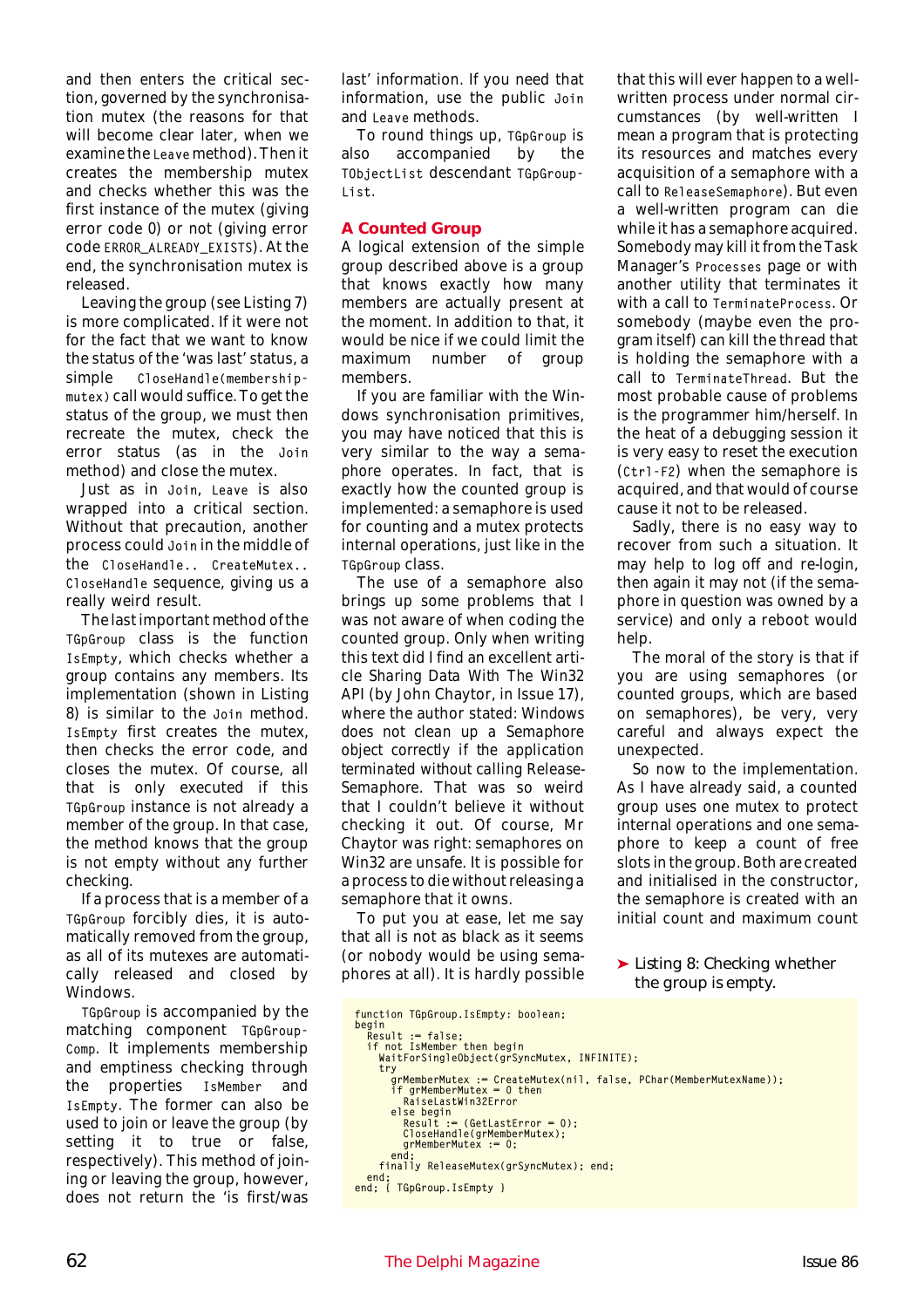of MemberLimit (a parameter of the constructor representing the maximum number of group members).

To join the counted group, the process calls the Join method. It takes one or two parameters, just like the TGpGroup.Join.

Joining the counted group is slightly tricky. To check if the

#### ➤ *Listing 9: Joining a counted group.*

function TGpCountedGroup.Join(timeout: DWORD; var isFirstMember: boolean): boolean; var handles: array [0..1] of THandle; waitRes: DWORD; begin handles[0] := cgrSemaphore;<br>handles[1] := cgrMutex;<br>waitRes := WaitForMultipleObjects(2,@handles,true,timeout); if (waitRes <> WAIT\_OBJECT\_0) and (waitRes <> (WAIT\_OBJECT\_0+1)) then Result := false else begin try Inc(cgrTimesMember); isFirstMember := (UnprotectedNumMembers = (MemberLimit-1)); finally if not ReleaseMutex(cgrMutex) then RaiseLastWin32Error; { this really shouldn't happen } end; Result := true; end; end; { TGpCountedGroup.Join }

#### ➤ *Listing 10: Retrieving a group member count.*

function TGpCountedGroup.UnprotectedNumMembers: integer; var memberCount: integer; begin if WaitForSingleObject(cgrSemaphore,0) <> WAIT\_OBJECT\_0 then Result := MemberLimit else begin if not ReleaseSemaphore(cgrSemaphore,1,@memberCount) then RaiseLastWin32Error; { this really shouldn't happen } Result := (MemberLimit - (memberCount+1)); end; end; { TGpCountedGroup.UnprotectedNumMembers }

➤ *Listing 11: Interface of the Single Writer Multipler Readers guard.*

```
TGpSWMR = class<br>constructor Create(swmrName: string);<br>destructor Destroy; override;<br>procedure Done; virtual;<br>function WaitToRead(timeout: DWORD): boolean; virtual; // true if allowed<br>function WaitToWrite(timeout: DWORD): b
end; { TGpSWMR }
```
#### ➤ *Listing 12: Getting the read access.*

```
function TGpSWMR.WaitToRead(timeout: DWORD): boolean;
var
   prevCount: longint;
begin<br>if WaitForSingleObject(gwrMutexNoWriter, timeout) <> WAIT_TIMEOUT then begin<br>ReleaseSemaphore(gwrSemNumReaders, 1, @prevCount);<br>if prevCount = 0 then<br>ResetEvent(gwrEventNoReaders);<br>ReleaseMutex(gwrMutexNoWriter);
       ReleaseMutex(gwrMutexNoWriter);<br>Result := true:
   end else
       Result := false;end; { TGpSWMR.WaitToRead }
```
be protected with the mutex (or the result would be hopelessly unpredictable). So the main question is: when should we acquire this mutex? Just after the semaphore is acquired for the first time? No, that would leave a short time when operations are not protected. How about just before the semaphore is acquired? This is better, but if the semaphore could not be acquired because the group is full, we would have to release the mutex (to allow another process to leave the group) and try again after some time. In effect, we would have to reproduce the test-andwait loop used in the file system-based group I described in Issue 68.

Luckily, Windows offers us a better alternative: we can wait on both the semaphore and the mutex at the same time. The kernel will make sure that we either acquire both or neither. We only have to call WaitForMultipleObjects and set the bWaitAll parameter to True. After that, the Join code (shown in Listing 9) is simple. It first increments the internal variable which counts how many times this object has joined the group (TGpCounterGroup supports nested Join/Leave calls from the same object). Then it checks whether this is the first member of the group, by retrieving the current number of members. If this is equal to the MemberLimit-1, this is the first member (this object has already joined the group and has decremented the semaphore count). At the end, the code releases the mutex, allowing other internal operations to execute.

The internal function UnprotectedNumMembers (see Listing 10), which is also called from the public function NumMembers, was mostly described two paragraphs above. It waits on the semaphore and then releases it, retrieving the semaphore count along the way. If the semaphore cannot be acquired, the group is already full and the function returns the group's MemberLimit parameter.

Leaving the group is much simpler. First we decrement the internal membership counter, and then

caller is the first member of the group, we must examine the semaphore count. But the only way to get it is to wait on the semaphore for the second time and then release it with a call to Release-Semaphore, which can return the previous semaphore count (just as it was before the call to Release-

All three semaphore operations (wait, wait again and release) must

Semaphore).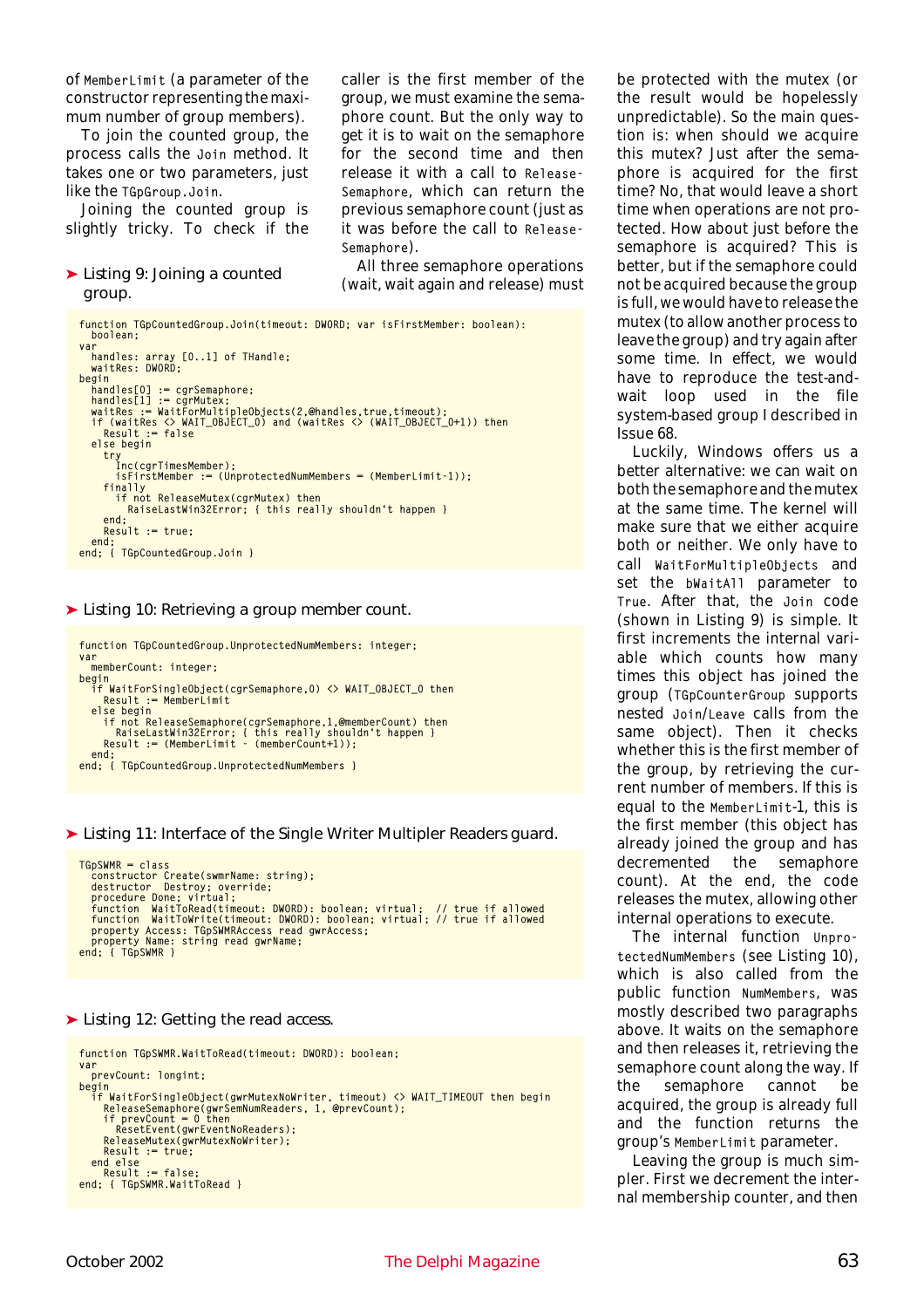we leave the group by calling the ReleaseSemaphore routine. This is protected with the mutex to prevent it from interfering with another object executing the Join method.

The other counted group methods are also quite simple and I won't describe them here. Examine the source code and I'm sure you will understand how they work easily enough.

The matching component TGpCountedGroupComp exposes the counted group functionality in the same manner as TGpGroupComp. Of course, TGpCountedGroup is also accompanied by the TObjectList descendant TGpCountedGroupList.

#### **Writers And Readers**

The last tool in my toolkit, for now, is a good old Single Writer Multiple Readers guard (or SWMR for short), with a few twists. The SWMR protects a resource that can be accessed either by a single writer or by multiple readers. It can be found in different Delphi libraries, and even in Delphi itself: the SysUtils unit has the TMultiRead-ExclusiveWriteSynchronizer class that implements an inter-process SWMR guard.

The TGpSWMR interface (shown in Listing 11) is quite simple. The caller uses WaitToRead in order to get read access to the protected resource and WaitToWrite to get write access to the resource. In both cases, access is released with the Done method. In addition, multiple WaitTo/Done calls can be

#### ➤ *Figure 1*

| GpSync tester   |                | $\Box$<br>m.                                                                                                                                                                                                                  |
|-----------------|----------------|-------------------------------------------------------------------------------------------------------------------------------------------------------------------------------------------------------------------------------|
| Use components  |                | Clipboard set to Gp/GpToken/04DC5A63-86AA-4439-8E9D-BC75C276968E/718F9ED6-610D-4F1B-BA05-C44C48086681<br>Token Gp/GpToken/04DC5A63-86AA-4439-8E9D-BC75C276968E/718F9ED6-610D-4F1B-BA05-C44C48086681 is alive<br>Joined, first |
| TGpToken        |                | Left                                                                                                                                                                                                                          |
| Validate clip   | Copy to clip   | Joined, first<br>Joined<br>Group is full                                                                                                                                                                                      |
| TGpGroup        |                | Left<br>Left, was last                                                                                                                                                                                                        |
| Join            | Leave          | Granted, access = read<br>Already locked for read access: Gp/Test/TGpSWMR                                                                                                                                                     |
| IsMember        | <b>IsEmpty</b> | Released, access = none                                                                                                                                                                                                       |
| TGpCountedGroup |                |                                                                                                                                                                                                                               |
| Join            | Leave          |                                                                                                                                                                                                                               |
| IsMember        | <b>IsEmpty</b> |                                                                                                                                                                                                                               |
| NumMembers      |                |                                                                                                                                                                                                                               |
| TGpSWMR         |                |                                                                                                                                                                                                                               |
| Read            | Done           |                                                                                                                                                                                                                               |
| Write           |                |                                                                                                                                                                                                                               |

```
function TGpSWMR.WaitToWrite(timeout: DWORD): boolean;
var
  handles: array [1..2] of THandle;
begin
handles[1] := gwrMutexNoWriter;
handles[2] := gwrEventNoReaders;
__Result := (WaitForMultipleObjects(2, @handles, true, timeout) <> WAIT_TIMEOUT);<br>end; {        TGpSWMR.WaitToWrite }
```
➤ *Listing 13: Getting the write access.*

```
procedure TGpSWMR.DoneReading;
var
handles: array [1..2] of THandle;
begin
    handles[1] := gwrMutexNoWriter;<br>handles[2] := gwrSemNumReaders;<br>WaitForMultipleObjects(2, @handles, true, INFINITE);<br>VaitForSingleObject(gwrSemNumReaders, O) = WAIT_TIMEOUT then<br>SetEvent(gwrEventNoReaders) // last reader<br>e
       ReleaseSemaphore(gwrSemNumReaders, 1, nil);
   ReleaseMutex(gwrMutexNoWriter);
end: { TGpSWMR.DoneReading }
```
➤ *Listing 14: Releasing the read access.*

nested. For example, a process can call WaitToRead twice in a row without an intermittent Done call. After that, the process must call Done twice in order to release the protected resource.

It is also possible to call WaitToRead when a process already owns a write lock obtained by WaitToWrite. In that case, the process already has an exclusive access to the protected resource, and WaitToRead call does not have to do anything. Of course, the process must still call Done twice to release the resource.

Looking at it the other way around: calling WaitToWrite when the process already owns a read lock is not permitted and will raise an exception.

The basic TGpSWMR implementation is directly copied from Jeffrey Richter's *Advanced Windows*. On procedure TGpSWMR.DoneWriting; begin ReleaseMutex(gwrMutexNoWriter); end; { TGpSWMR.DoneWriting }

#### ➤ *Listing 15: Releasing the write access.*

top of that that existing framework I have added some simple code that implements nested WaitTo calls.

Mr Richter's code uses three primitives to implement the SWMR guard: a mutex to indicate that there is no writer, a semaphore to count active readers, and lastly an event to signal when no readers are accessing the protected resource. A semaphore is created with an initial count of 0, to indicate that no readers are currently accessing the resource.

Listing 12 shows the important parts of the WaitToRead method (all of the code which handles the nested WaitTo/Done calls has been removed for clarity: it's on the disk of course). It read-locks the resource by waiting on the mutex gwrMutexNoWriter. That wait is only successful if there is no writer and the mutex is not acquired. When the mutex is acquired, the code releases the semaphore gwrSem-NumReaders in order to increment the number of active readers. The ReleaseSemaphore call returns the previous semaphore count: if this previous count is zero, we are the